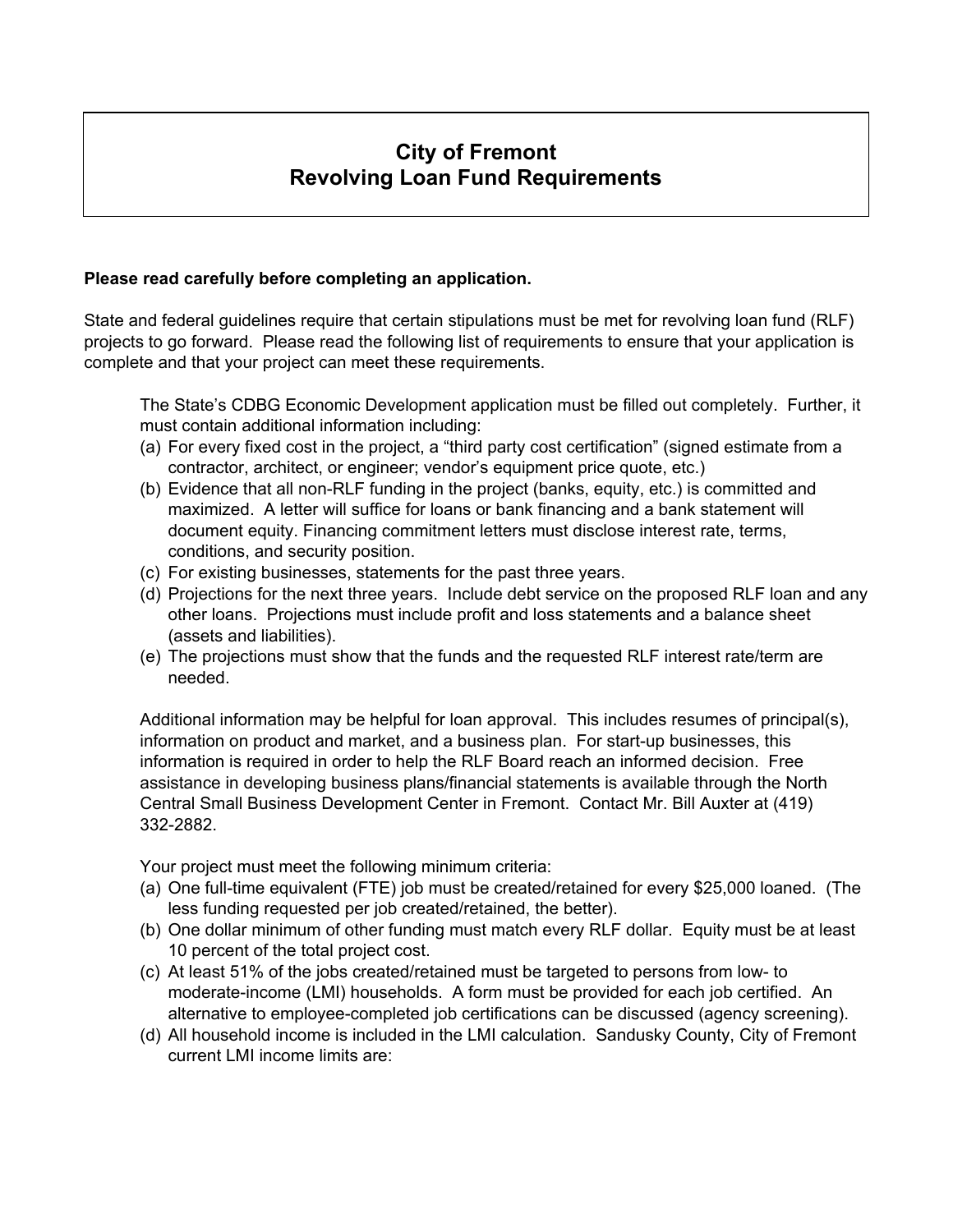## **HUD Section 8 Income Guidelines – Sandusky County, Ohio Effective 12/5/12**

| Household     | person   | 2 persons | 3 persons | l 4 persons | 5 persons | 6 persons | persons  | 8 persons |
|---------------|----------|-----------|-----------|-------------|-----------|-----------|----------|-----------|
| <b>Size</b>   |          |           |           |             |           |           |          |           |
| <b>Income</b> | \$33,150 | \$37,900  | \$42,650  | \$47,350    | \$51,150  | \$54,950  | \$58,750 | \$62,550  |
| Limits        |          |           |           |             |           |           |          |           |

- (e) Project must be located within the City of Fremont
- (f) Project must not involve relocation of any jobs within Ohio, or business must inquire about potential for a waiver.
- (g) Eligible fixed asset costs include real estate, construction of buildings, and on-site improvements, machinery & equipment (usually with a life of 5+ years).
- (h) Speculative projects are ineligible.

You must clearly document your need for RLF funding at the requested interest rate and terms by providing evidence that the project cannot go forward without RLF funds.

If construction is financed by the RLF (construction costs \$2,000+), federal (not Ohio) prevailing wage rates must be paid by the contractor. Payroll reports and laborer interviews are required for documentation.

All projects are subject to environmental review procedures, which require approximately one month or longer, depending upon the complexity of the project.

If your project is funded, you will be required to sign a loan agreement which will include security and collateral agreements similar to a bank loan. These documents could include:

- (a) A project agreement, including job creation and project goals
- (b) A promissory note
- (c) Security agreements such as equipment liens (UCC) and/or a subordinated mortgage
- (d) A personal guarantee and/or key man life insurance
- (e) On building deals, hazard liability insurance with the City of Fremont listed as loss payee
- (f) A corporate guarantee
- (g) A corporate guarantee of completion

Project involving acquisition of real estate will require certain federally mandated procedures. Consult the RLF administrator prior to entering into any agreement for real estate acquisition.

If your project is funded, the following will be required:

- (a) Evidence of total project expenditures, as proposed (invoices & cancelled checks)
- (b) Payroll reports and job certification forms
- (c) Quarterly financial statements will be required during the loan period for start-up businesses. Annual financial statements will be required for all other projects.